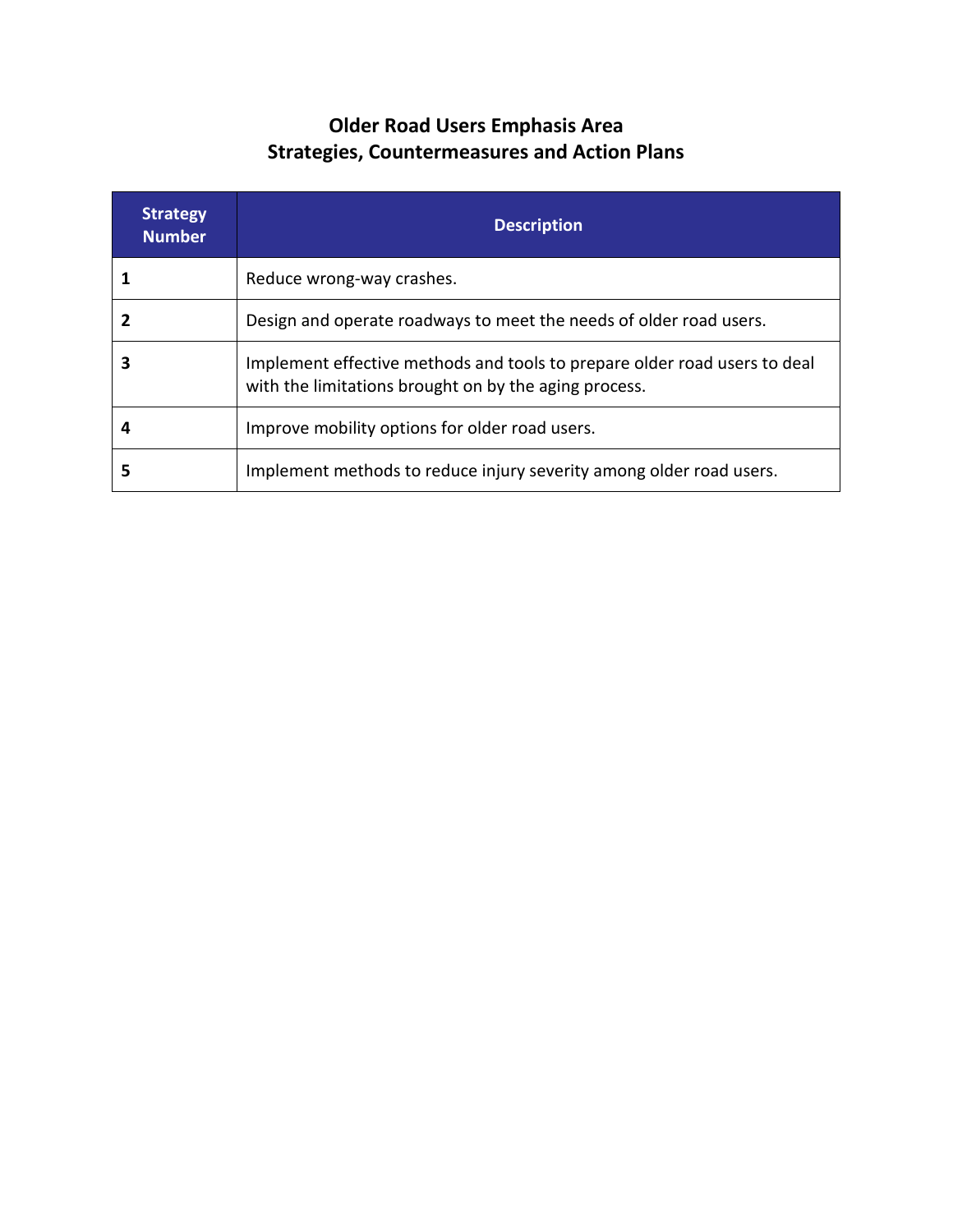### **Reduce wrong-way crashes.**

| <b>Focus</b>                    | <b>Number</b> | <b>Description</b>                                                                                                                                                                                                                                 | <b>Action</b><br><b>Plan</b> |
|---------------------------------|---------------|----------------------------------------------------------------------------------------------------------------------------------------------------------------------------------------------------------------------------------------------------|------------------------------|
| Crash<br>mitigation<br>programs | 1A            | Track and disseminate the results of wrong-way crash<br>mitigation programs around the state.                                                                                                                                                      |                              |
| Wrong-way<br>drivers            | 1 B           | Install wrong-way driver warning signs, pavement<br>markings, and advanced technology to detect and warn<br>wrong-way drivers, particularly at high-speed<br>intersections with medians where drivers are likely to<br>turn into oncoming traffic. |                              |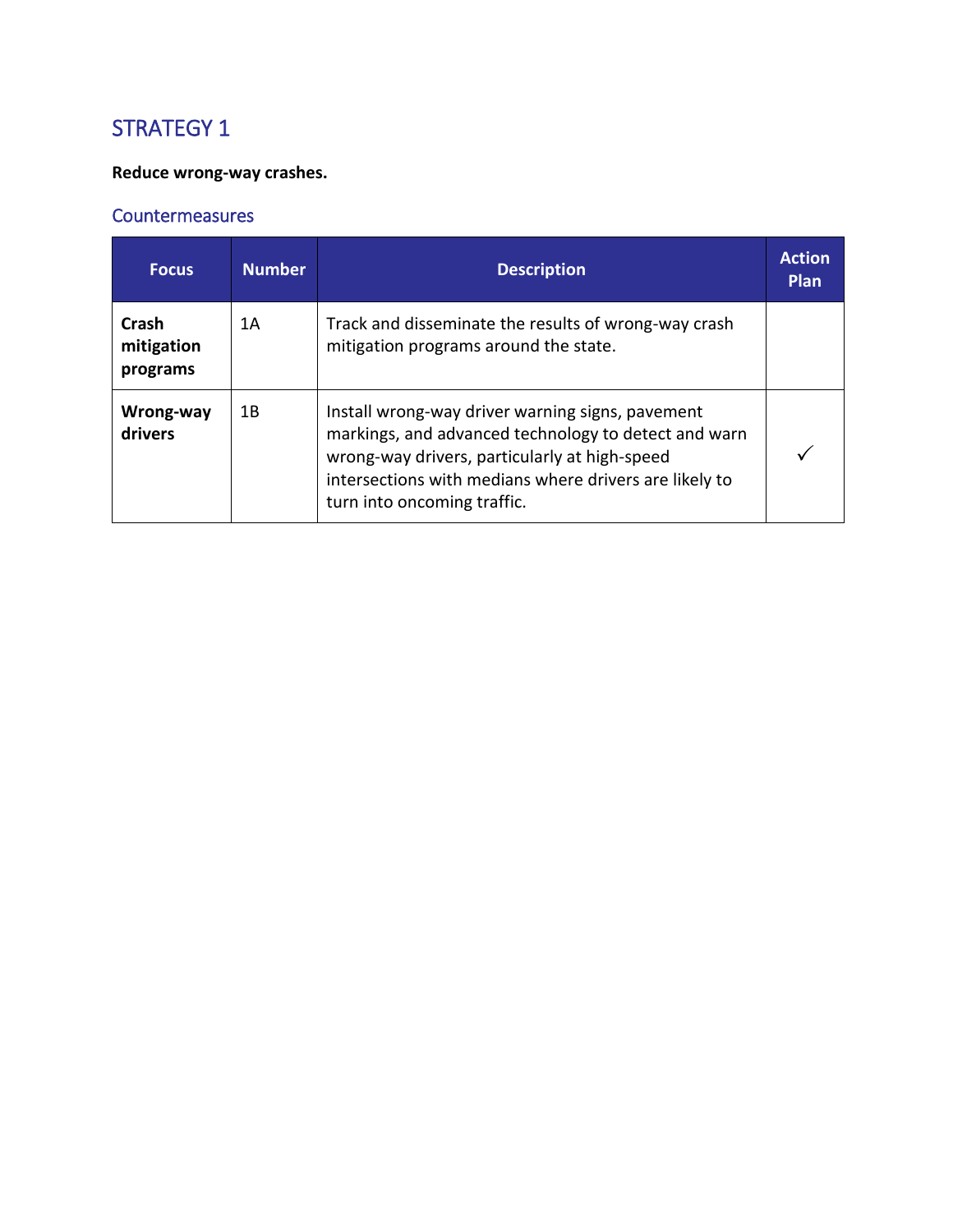#### Wrong-Way Drivers Countermeasure (1B) Action Plan

**Install wrong-way driver warning signs, pavement markings, and advanced technology to detect and warn wrong-way drivers, particularly at high-speed intersections with medians where drivers are likely to turn into oncoming traffic.**

| <b>Element</b>   | <b>Description</b>                                                                                                                                                   |
|------------------|----------------------------------------------------------------------------------------------------------------------------------------------------------------------|
| <b>Steps for</b> | Form regional task forces that include the state transportation agency, local<br>1.                                                                                  |
| Implementation   | transportation agencies, local law enforcement agency, and other entities to share                                                                                   |
|                  | information about wrong-way driving events and collaborate on methods and                                                                                            |
|                  | countermeasures to address the issue.                                                                                                                                |
|                  | Use 911 call logs and/or crash data to identify the location of wrong-way<br>2.                                                                                      |
|                  | events/crashes and the characteristics of wrong-way drivers. While event and crash                                                                                   |
|                  | data typically do not provide the actual wrong-way entry point, these data can be used                                                                               |
|                  | to determine corridors with a high frequency of wrong-way maneuvers.<br>Conduct field reviews of exit ramps and intersections in the identified area to ensure<br>3. |
|                  | the signing and pavement markings in place meet the current state standards and are                                                                                  |
|                  | in adequate condition. Any noted traffic control device deficiencies should be                                                                                       |
|                  | corrected as soon as possible. The field review should also note other items that may                                                                                |
|                  | increase the likelihood of wrong-way maneuvers, such as the location of nearby                                                                                       |
|                  | businesses that serve alcohol and special event facilities, the location of driveways near                                                                           |
|                  | the ramp, the downstream intersection geometry and traffic control devices, and the                                                                                  |
|                  | interchange design. A one-page field review sheet can be found in Appendix B of Texas                                                                                |
|                  | A&M Transportation Institute Research Report 0-6769-1.                                                                                                               |
|                  | Consider low-cost signing and pavement marking countermeasures, such as:<br>4.                                                                                       |
|                  | Additional DO NOT ENTER and/or WRONG WAY signs.<br>$\bullet$                                                                                                         |
|                  | Oversized DO NOT ENTER and/or WRONG WAY signs.<br>$\bullet$                                                                                                          |
|                  | Lower-height DO NOT ENTER and/or WRONG WAY signs.<br>$\bullet$                                                                                                       |
|                  | Wrong-way arrow pavement markings.<br>$\bullet$                                                                                                                      |
|                  | Red retroreflective sheeting on DO NOT ENTER and WRONG WAY sign supports.<br>$\bullet$                                                                               |
|                  | 5.<br>Consider active detection and warning systems, such as:                                                                                                        |
|                  | Red flashing lights around the border of WRONG WAY signs.<br>$\bullet$                                                                                               |
|                  | Blank-out WRONG WAY signs.<br>$\bullet$                                                                                                                              |
|                  | Internally illuminated WRONG WAY signs.<br>$\bullet$<br>Consider access management and geometric modifications.<br>6.                                                |
|                  | Identify innovative countermeasures, and fund research to examine their design,<br>7.                                                                                |
|                  | feasibility, and effectiveness.                                                                                                                                      |
|                  | Develop cost estimates for the purchase, installation, and maintenance of selected<br>8.                                                                             |
|                  | countermeasures.                                                                                                                                                     |
|                  | Obtain funding to purchase and install selected countermeasures.<br>9.                                                                                               |
|                  | 10. Install, document, and test selected countermeasures.                                                                                                            |
|                  | 11. Evaluate installed countermeasures using wrong-way driving event and crash data, as                                                                              |
|                  | well as surrogate measures (e.g., percent self-corrected).                                                                                                           |
|                  | 12. Document and share evaluation results and lessons learned.                                                                                                       |
| Participating    |                                                                                                                                                                      |
|                  | TxDOT, city agencies, municipalities, and law enforcement agencies                                                                                                   |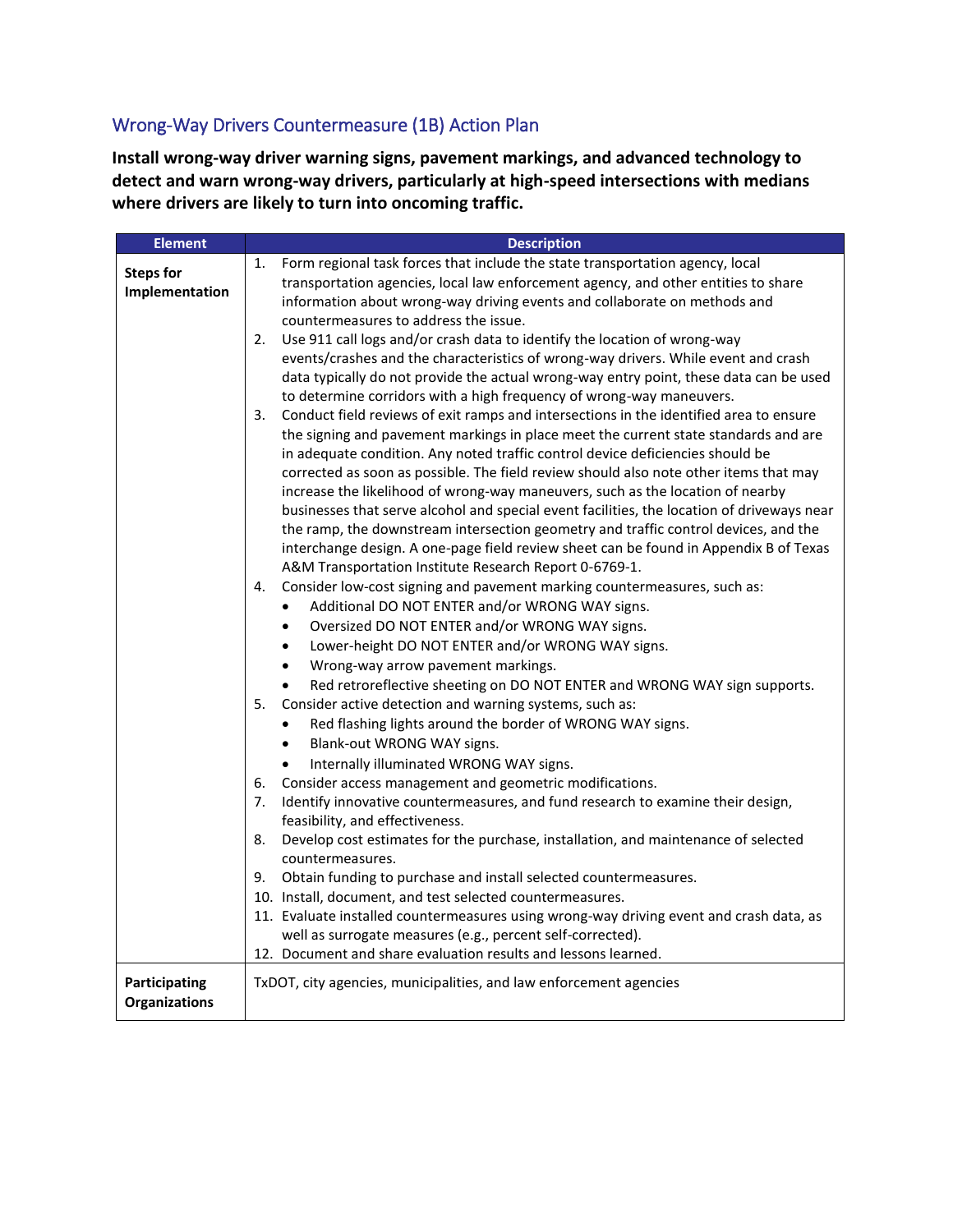| <b>Element</b>       | <b>Description</b>                                                                                                                                                                                                                                                                                                                                                                                                                                                                                                                                                                                                                                                                                                                                                                                                                                                                                                                                                                                                                                                                                                                                                                                                                                                                                                                                                                                                                                                            |
|----------------------|-------------------------------------------------------------------------------------------------------------------------------------------------------------------------------------------------------------------------------------------------------------------------------------------------------------------------------------------------------------------------------------------------------------------------------------------------------------------------------------------------------------------------------------------------------------------------------------------------------------------------------------------------------------------------------------------------------------------------------------------------------------------------------------------------------------------------------------------------------------------------------------------------------------------------------------------------------------------------------------------------------------------------------------------------------------------------------------------------------------------------------------------------------------------------------------------------------------------------------------------------------------------------------------------------------------------------------------------------------------------------------------------------------------------------------------------------------------------------------|
| <b>Effectiveness</b> | ***                                                                                                                                                                                                                                                                                                                                                                                                                                                                                                                                                                                                                                                                                                                                                                                                                                                                                                                                                                                                                                                                                                                                                                                                                                                                                                                                                                                                                                                                           |
|                      | In closed-course studies, participants felt installing oversized signs and adding red<br>$\bullet$<br>retroreflective sheeting on the sign support and red flashing lights around the border<br>of the sign made it easier to recognize a WRONG WAY sign (Texas A&M Transportation<br>Institute Research Report 0-6769-1).<br>In 2014, researchers found red flashing lights around the border of WRONG WAY signs<br>$\bullet$<br>at freeway exit ramps resulted in a 38% reduction in wrong-way driving events (Texas<br>A&M Transportation Institute Research Report 0-6769-1). Using a more recent data<br>set, in 2017, researchers attributed a 32% reduction in wrong-way driving events to red<br>flashing lights around the border of WRONG WAY signs. This finding equates to an<br>event (non-crashes and crashes) modification factor of 0.68 with a 95% confidence<br>interval of 0.45 to 0.91 (forthcoming National Cooperative Highway Research Program<br>[NCHRP] report).<br>At divided highway intersections, researchers have found the following treatments<br>$\bullet$<br>deter wrong-way movements (forthcoming NCHRP report):<br>DO NOT ENTER and WRONG WAY signs on the outside of a wrong-way turn.<br>$\circ$<br>Wrong-way arrow pavement markings for the through lanes.<br>$\circ$<br>The presence of a centerline in the median opening.<br>$\circ$<br>Use of stop or yield lines when interior right-of-way treatments are provided.<br>$\circ$ |
| Cost to<br>Implement | \$\$\$<br>Low-cost signing and pavement marking countermeasures: \$100 to \$500 each<br>$\bullet$<br>(includes equipment purchase and installation).<br>Active detection and warning systems: \$10,000 to \$35,000 each (includes equipment<br>$\bullet$<br>purchase and installation).                                                                                                                                                                                                                                                                                                                                                                                                                                                                                                                                                                                                                                                                                                                                                                                                                                                                                                                                                                                                                                                                                                                                                                                       |
| Time to<br>Implement | Forming regional task forces: 1 to 3 months.<br>$\bullet$<br>Obtaining and analyzing wrong-way driving event and/or crash data: 1 to 3 months.<br>$\bullet$<br>Conducting field reviews: 1 to 3 months.<br>$\bullet$<br>Implementing low-cost signing and pavement marking countermeasures: 1 to 3<br>$\bullet$<br>months.<br>Implementing active detection and warning systems: 6 months to 1 year.<br>$\bullet$<br>Implementing access management and geometric modifications: 1 to 3 years.<br>$\bullet$<br>Researching innovative countermeasures: 1 to 3 years.<br>$\bullet$<br>Evaluating installed countermeasures: 1 to 5 years.<br>$\bullet$                                                                                                                                                                                                                                                                                                                                                                                                                                                                                                                                                                                                                                                                                                                                                                                                                         |
| <b>Barriers</b>      | Funding.<br>$\bullet$<br>Sample sizes insufficient to establish expected effectiveness.<br>$\bullet$<br>A large number of freeway exit ramps and divided highway intersections.<br>$\bullet$<br>Lack of data about actual entry points (i.e., where the wrong-way maneuver was<br>$\bullet$<br>initiated).                                                                                                                                                                                                                                                                                                                                                                                                                                                                                                                                                                                                                                                                                                                                                                                                                                                                                                                                                                                                                                                                                                                                                                    |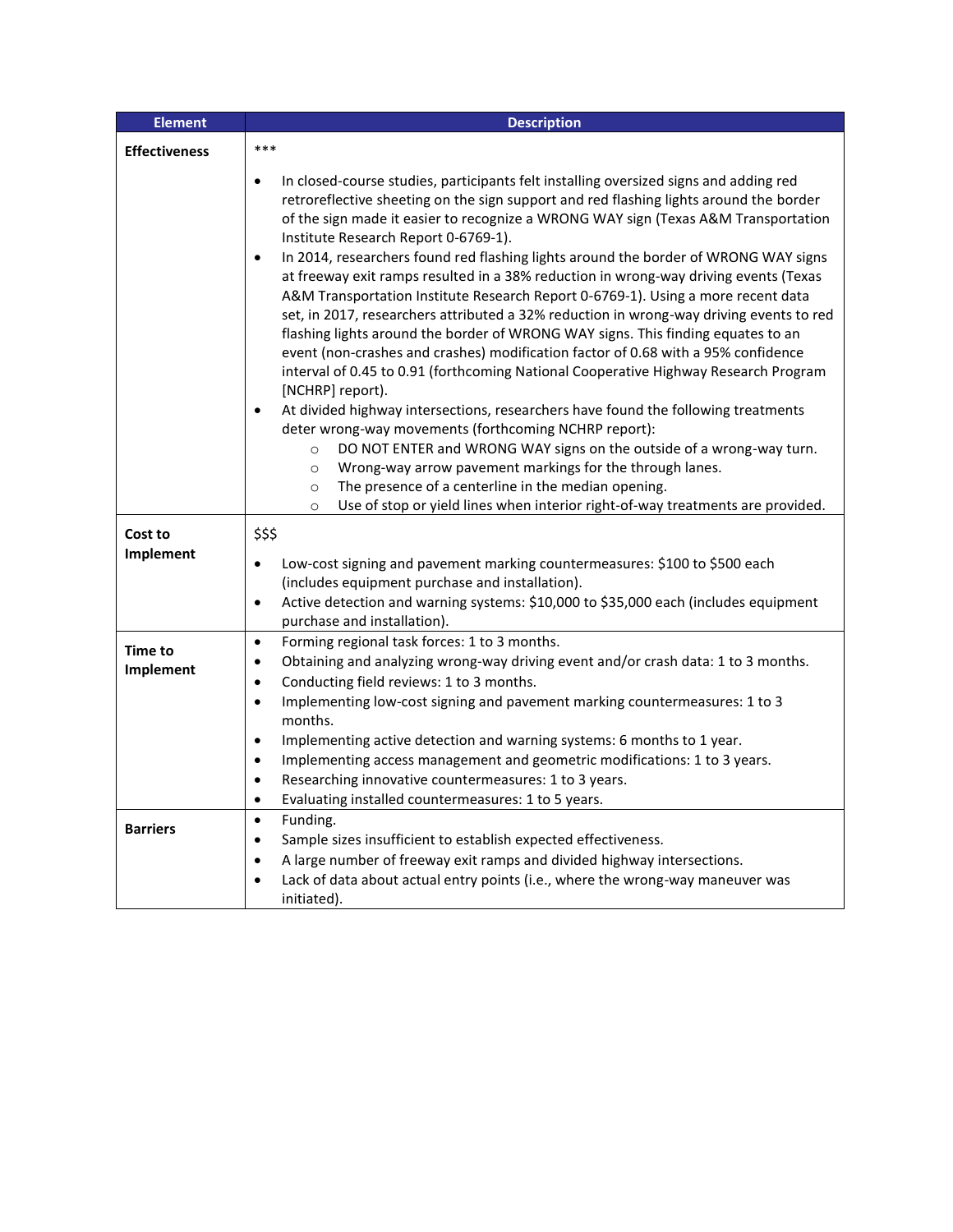**Design and operate roadways to meet the needs of older road users.**

| <b>Focus</b>                           | <b>Number</b> | <b>Description</b>                                                                                                                                                                                                                                                      | <b>Action</b><br><b>Plan</b> |
|----------------------------------------|---------------|-------------------------------------------------------------------------------------------------------------------------------------------------------------------------------------------------------------------------------------------------------------------------|------------------------------|
| Roadway<br>design<br>standards         | 2A            | Implement strategies and standards included in the<br>Human Factors Guide and the Handbook for Designing<br>Roadways for the Aging Population broadly across<br>Texas.                                                                                                  |                              |
| Safe system<br>approaches              | 2B            | Adopt Safe System (Vision Zero) and Complete Streets<br>approaches to benefit older road users when designing<br>and operating roadways.                                                                                                                                |                              |
| <b>Intersection</b><br>geometry        | 2C            | Continue to investigate the effectiveness of intersection<br>geometric features (e.g., channelization, island size, and<br>lane width) related to older driver and pedestrian<br>safety.                                                                                |                              |
| <b>Commercial</b><br>develop-<br>ments | 2D            | Encourage developers to work with law enforcement to<br>proactively mitigate potential crash hazards for older<br>motorists and pedestrians when building or expanding<br>commercial developments based on the FHWA aging<br>population guidance.                       |                              |
| <b>Engineer</b><br>training            | 2E            | Bring FHWA and National Highway Institute training<br>courses on the Human Factors Guidelines and the<br>Handbook for Designing Roadways for the Aging<br>Population to TxDOT districts, metropolitan planning<br>organizations (MPOs), and city engineering audiences. |                              |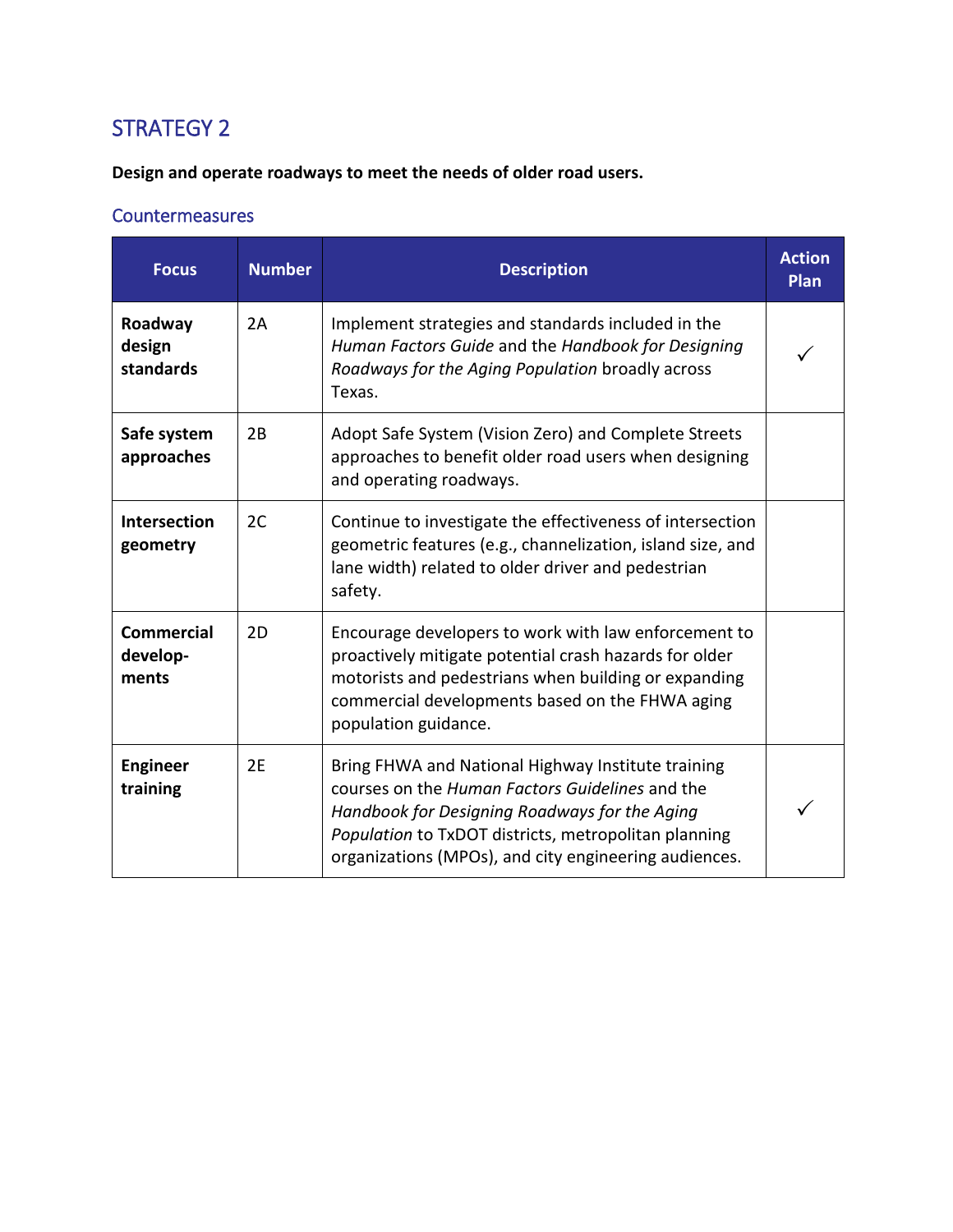### Roadway Design Standards Countermeasure (2A) Action Plan

**Implement strategies and standards included in the** *Human Factors Guide* **and the** *Handbook for Designing Roadways for the Aging Population* **broadly across Texas.**

| <b>Element</b>       | <b>Description</b>                                                                                 |
|----------------------|----------------------------------------------------------------------------------------------------|
| <b>Steps for</b>     | Evaluate the time to implement and the cost effectiveness.<br>1.                                   |
| Implementation       | Prioritize measures to implement.<br>2.                                                            |
|                      | Implement the measures.<br>3.                                                                      |
|                      | Evaluate measures to justify making the measures part of standards.<br>4.                          |
|                      | Publicize improvements.<br>5.                                                                      |
|                      | Note: Specifically adopt as standard practice turn-lane channelization, offset left-turn           |
|                      | lanes, edge line and curb delineation, left-turn traffic control for signalized                    |
|                      | intersections (protected left-turn phases), advance street name signs (particularly at             |
|                      | three-legged intersections and locations with a relatively large annual average daily              |
|                      | traffic or a large expected number of crashes), larger signs, advance warning signs,               |
|                      | overhead lane assignment on intersection approach, and improved signal head                        |
|                      | visibility.                                                                                        |
| Participating        | TxDOT, city agencies, municipalities, and law enforcement agencies                                 |
| <b>Organizations</b> |                                                                                                    |
| <b>Effectiveness</b> | ***                                                                                                |
| Cost to              | \$\$                                                                                               |
| <b>Implement</b>     |                                                                                                    |
| Time to              | Long for full implementation. During the facilitated discussions, 10 years was mentioned a         |
| Implement            | few times.                                                                                         |
| <b>Barriers</b>      | Lack of maintenance and construction policies and standards to require infrastructure<br>$\bullet$ |
|                      | improvements.                                                                                      |
|                      | Funding.                                                                                           |
|                      | In some cases, public acceptance (e.g., roundabouts).                                              |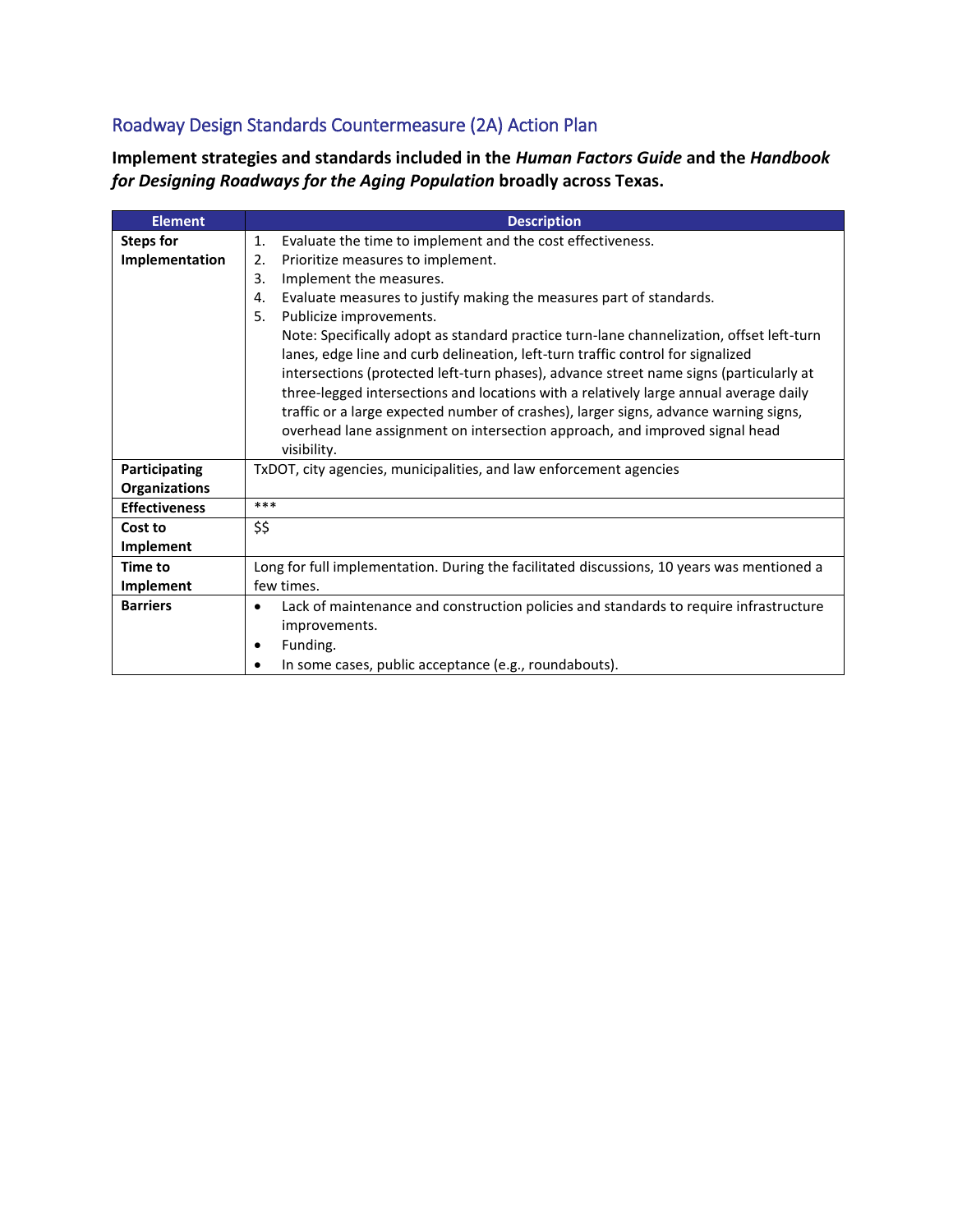#### Engineer Training Countermeasure (2E) Action Plan

**Bring FHWA and National Highway Institute (NHI) training courses on the** *Human Factors Guidelines* **and the** *Handbook for Designing Roadways for the Aging Population* **to TxDOT districts, MPOs, and city engineering audiences.**

| <b>Element</b>                        | <b>Description</b>                                                                                                                                                                                                                                                                                                                                                                                                                                                                                                                                                                                                                                                                                                                                                                                                                                                                                                                                                                                                                                                                                                                                                                                                            |
|---------------------------------------|-------------------------------------------------------------------------------------------------------------------------------------------------------------------------------------------------------------------------------------------------------------------------------------------------------------------------------------------------------------------------------------------------------------------------------------------------------------------------------------------------------------------------------------------------------------------------------------------------------------------------------------------------------------------------------------------------------------------------------------------------------------------------------------------------------------------------------------------------------------------------------------------------------------------------------------------------------------------------------------------------------------------------------------------------------------------------------------------------------------------------------------------------------------------------------------------------------------------------------|
| <b>Steps for</b><br>Implementation    | Identify availability of courses. A handbook course may not exist. Consider working to<br>$\mathbf{1}$ .<br>develop a course or asking for a course from the U.S. Department of Transportation.<br>Select the desired training format:<br>2.<br>Option 1: NHI instructors deliver a low-cost NHI course (limited to a few locations<br>to be selected by TxDOT).<br>Option 2: NHI instructors deliver one in-person course and one condensed webinar<br>$\bullet$<br>course (similar to Interstate Access Justification Report training conducted a few<br>years ago; each district sent two representatives to an in-person training in Austin,<br>and one condensed webinar version was offered to any others).<br>Option 3: NHI instructors conduct a train-the-trainer course to TxDOT staff, Local<br>$\bullet$<br>Technical Assistance Program (LTAP) staff, or others. The course is then delivered<br>through TxDOT, LTAP, etc.<br>Deliver training to TxDOT divisions and districts, MPOs, city engineering audiences, and<br>3.<br>the consultant community. Also deliver training during the Texas District of the<br>Institute of Transportation Engineers conference and other similar statewide<br>conferences. |
| Participating<br><b>Organizations</b> | TxDOT divisions and districts, MPOs, city engineering audiences, and consultant community                                                                                                                                                                                                                                                                                                                                                                                                                                                                                                                                                                                                                                                                                                                                                                                                                                                                                                                                                                                                                                                                                                                                     |
| <b>Effectiveness</b>                  | Determining effectiveness is difficult for training.                                                                                                                                                                                                                                                                                                                                                                                                                                                                                                                                                                                                                                                                                                                                                                                                                                                                                                                                                                                                                                                                                                                                                                          |
| Cost to                               | \$                                                                                                                                                                                                                                                                                                                                                                                                                                                                                                                                                                                                                                                                                                                                                                                                                                                                                                                                                                                                                                                                                                                                                                                                                            |
| <b>Implement</b>                      |                                                                                                                                                                                                                                                                                                                                                                                                                                                                                                                                                                                                                                                                                                                                                                                                                                                                                                                                                                                                                                                                                                                                                                                                                               |
| <b>Time to</b>                        | Short                                                                                                                                                                                                                                                                                                                                                                                                                                                                                                                                                                                                                                                                                                                                                                                                                                                                                                                                                                                                                                                                                                                                                                                                                         |
| Implement                             |                                                                                                                                                                                                                                                                                                                                                                                                                                                                                                                                                                                                                                                                                                                                                                                                                                                                                                                                                                                                                                                                                                                                                                                                                               |
| <b>Barriers</b>                       | Needed TxDOT management support and direction.<br>٠                                                                                                                                                                                                                                                                                                                                                                                                                                                                                                                                                                                                                                                                                                                                                                                                                                                                                                                                                                                                                                                                                                                                                                           |
|                                       | The difficulty of determining whether training is effective.                                                                                                                                                                                                                                                                                                                                                                                                                                                                                                                                                                                                                                                                                                                                                                                                                                                                                                                                                                                                                                                                                                                                                                  |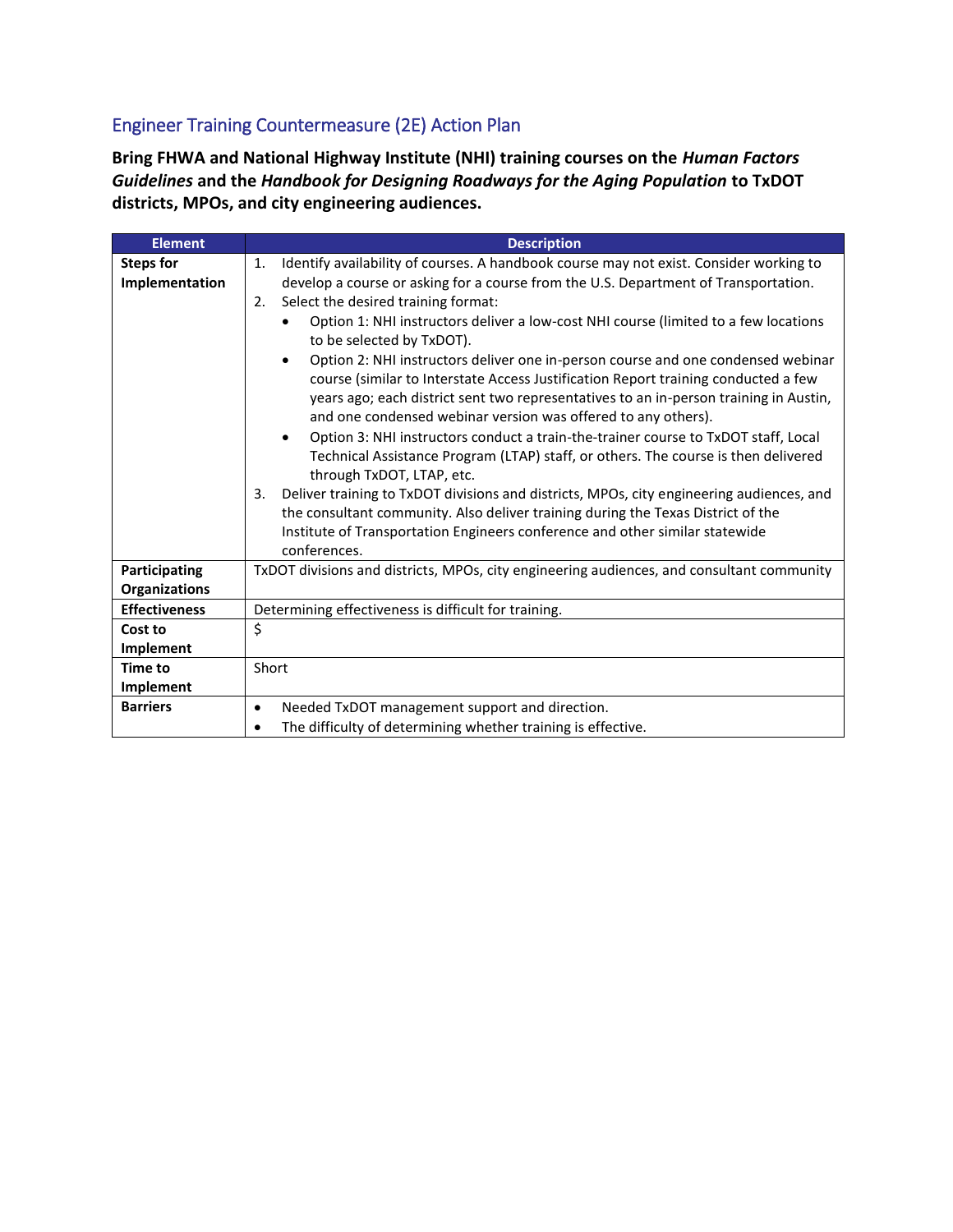**Implement effective methods and tools to prepare older road users to deal with the limitations brought on by the aging process.**

#### **Countermeasures**

| <b>Focus</b>    | <b>Number</b> | <b>Description</b>                                                                                                                                    | <b>Action</b><br>Plan |
|-----------------|---------------|-------------------------------------------------------------------------------------------------------------------------------------------------------|-----------------------|
| <b>Apps</b>     | 3A            | Initiate a pilot program designed to test a smartphone-<br>based application that provides real-time information<br>and warnings to older road users. |                       |
| <b>Training</b> | 3B            | Encourage participation by older road users in education<br>and training opportunities, such as AARP Smart Driver <sup>™</sup> .                      |                       |
| Licensing       | 3C            | Encourage adoption of a law requiring periodic driver<br>licensing tests for adults.                                                                  |                       |

Note: renumbered from the original listing.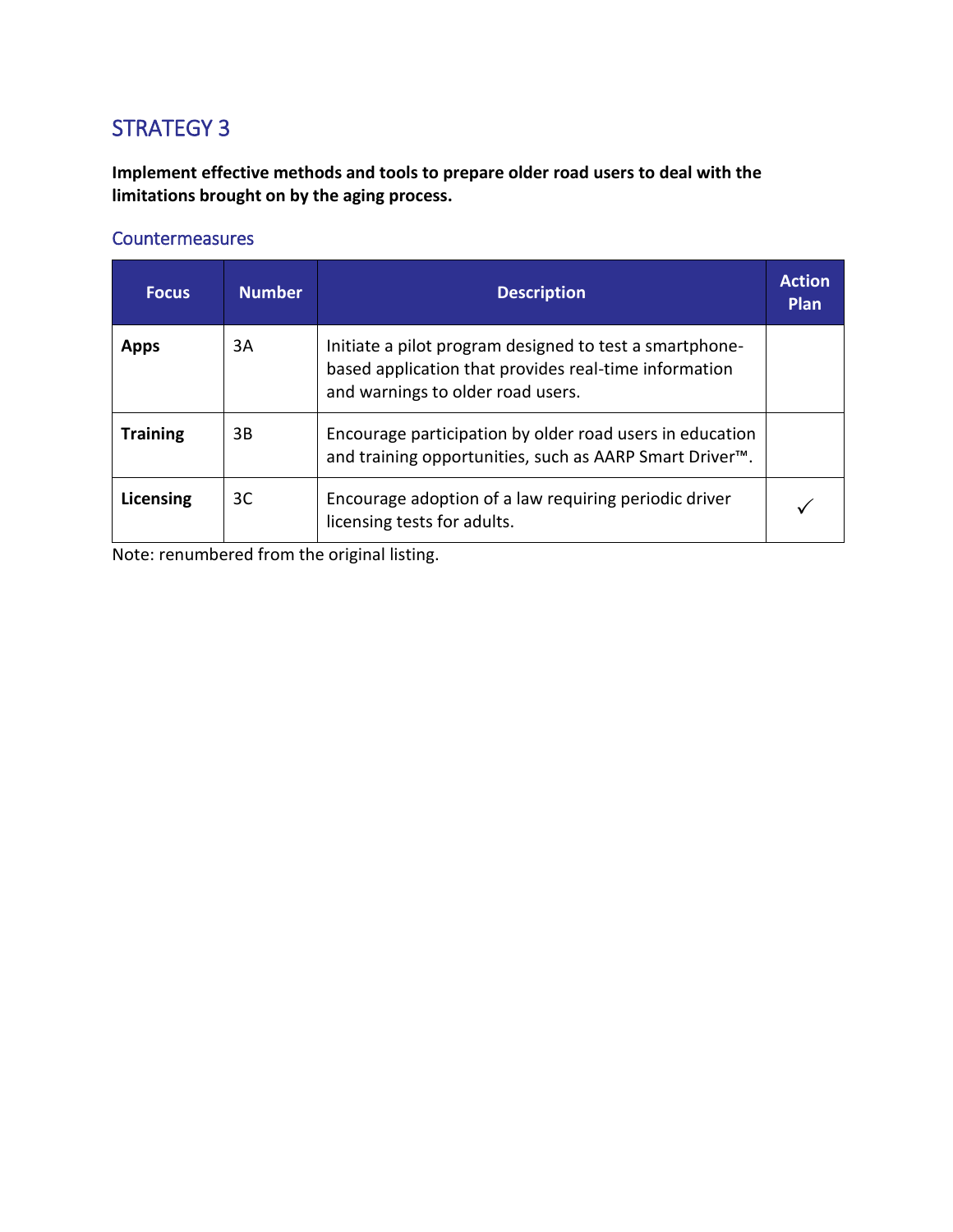### Licensing Countermeasure (3C) Action Plan

**Encourage adoption of a law requiring periodic driver licensing tests for adults.**

| <b>Element</b>       | <b>Description</b>                                                                                                                              |
|----------------------|-------------------------------------------------------------------------------------------------------------------------------------------------|
| <b>Steps for</b>     | Gather data from other states concerning periodic driver licensing tests for adults.<br>1.                                                      |
| Implementation       | (Participating organization: TTI)                                                                                                               |
|                      | Create a statewide, multidisciplinary advisory panel including the TxDOT Legislative<br>2.                                                      |
|                      | Affairs Office, city government affairs offices, Municipal League, safety advocates,                                                            |
|                      | Transportation Committee (legislature), and others.                                                                                             |
|                      | Develop alternate solutions to periodic driver licensing tests for adults: safe-driving<br>3.                                                   |
|                      | courses for older users, vision and/or cognitive testing, reporting of drivers to the                                                           |
|                      | Medical Advisory Board, and preparation for older drivers taking tests.                                                                         |
|                      | (Participating organizations: TTI and University of Texas Journal of the American                                                               |
|                      | <b>Planning Association)</b>                                                                                                                    |
|                      | Conduct a public opinion poll about periodic driver licensing tests for adults, making<br>4.                                                    |
|                      | sure to include a summary of potential benefits prior to gathering opinions.                                                                    |
|                      | (Participating organizations: TxDOT and TTI)                                                                                                    |
|                      | Develop a technical advisory team or task force to address older road users.<br>5.                                                              |
|                      | (Participating organizations: Strategic Highway Safety Plan Executive Team, Older User                                                          |
|                      | Emphasis Area Team, AARP, and Public Health)                                                                                                    |
|                      | Develop an informational packet on the benefits of periodic driver licensing tests,<br>6.                                                       |
|                      | alternate solutions for adults, and results of the poll.                                                                                        |
|                      | (Participating organizations: TxDOT and TTI)<br>Present findings about periodic driver licensing tests and alternate solutions for adults<br>7. |
|                      | to the TxDOT Legislative Affairs Office, city government affairs departments, the Texas                                                         |
|                      | Municipal League, safety advocates, the Legislative Transportation Committee, and                                                               |
|                      | legislators willing to champion a bill.                                                                                                         |
|                      | (Participating organizations: TxDOT, cities, law enforcement agencies, safety                                                                   |
|                      | advocates, and legislature)                                                                                                                     |
|                      | Enact statewide legislation.<br>8.                                                                                                              |
|                      | (Participating organization: Texas Legislature)                                                                                                 |
|                      | 9.<br>Evaluate outcomes.                                                                                                                        |
|                      | (Participating organizations: TxDOT and TTI)                                                                                                    |
| Participating        | See above for each step.                                                                                                                        |
| Organizations        |                                                                                                                                                 |
| <b>Effectiveness</b> | $\ast$                                                                                                                                          |
| Cost to              | \$\$                                                                                                                                            |
| Implement            |                                                                                                                                                 |
| Time to              | Medium                                                                                                                                          |
| Implement            |                                                                                                                                                 |
| <b>Barriers</b>      | Legislative support.<br>$\bullet$                                                                                                               |
|                      | Public support.<br>$\bullet$                                                                                                                    |
|                      | Cost to implement.                                                                                                                              |
|                      | Technical expertise.                                                                                                                            |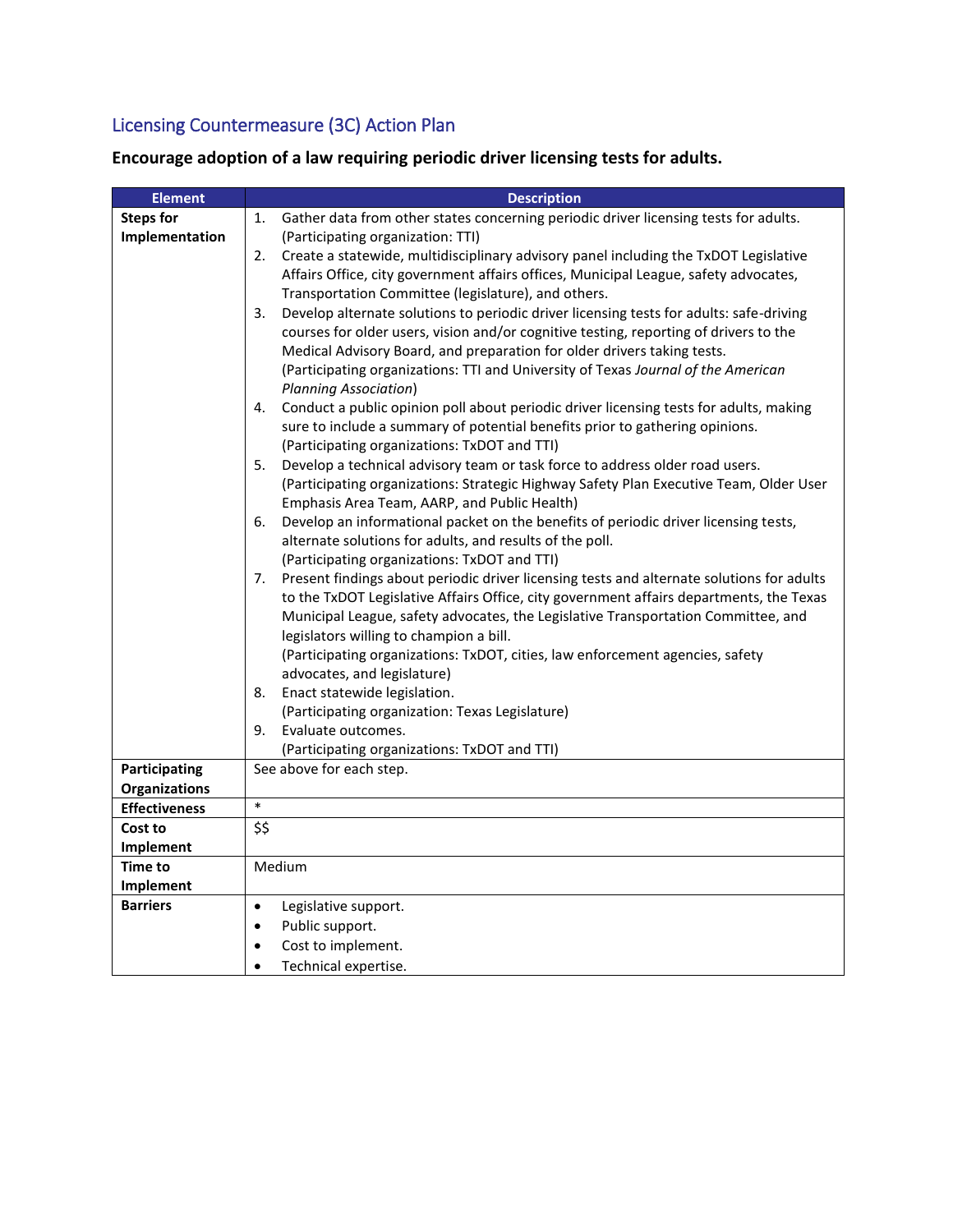**Improve mobility options for older road users.**

| <b>Focus</b>                    | <b>Number</b> | <b>Description</b>                                                                                                                                                                    | <b>Action</b><br><b>Plan</b> |
|---------------------------------|---------------|---------------------------------------------------------------------------------------------------------------------------------------------------------------------------------------|------------------------------|
| Regional<br>clearing-<br>houses | 4А            | Create regional clearinghouses on mobility options<br>available to older road users, and educate the public on<br>methods for identifying mobility options at the<br>community level. |                              |
| Recom-<br>mended<br>strategies  | 4B            | Identify current and recommended strategies for<br>improving older person mobility in urban and rural<br>areas.                                                                       |                              |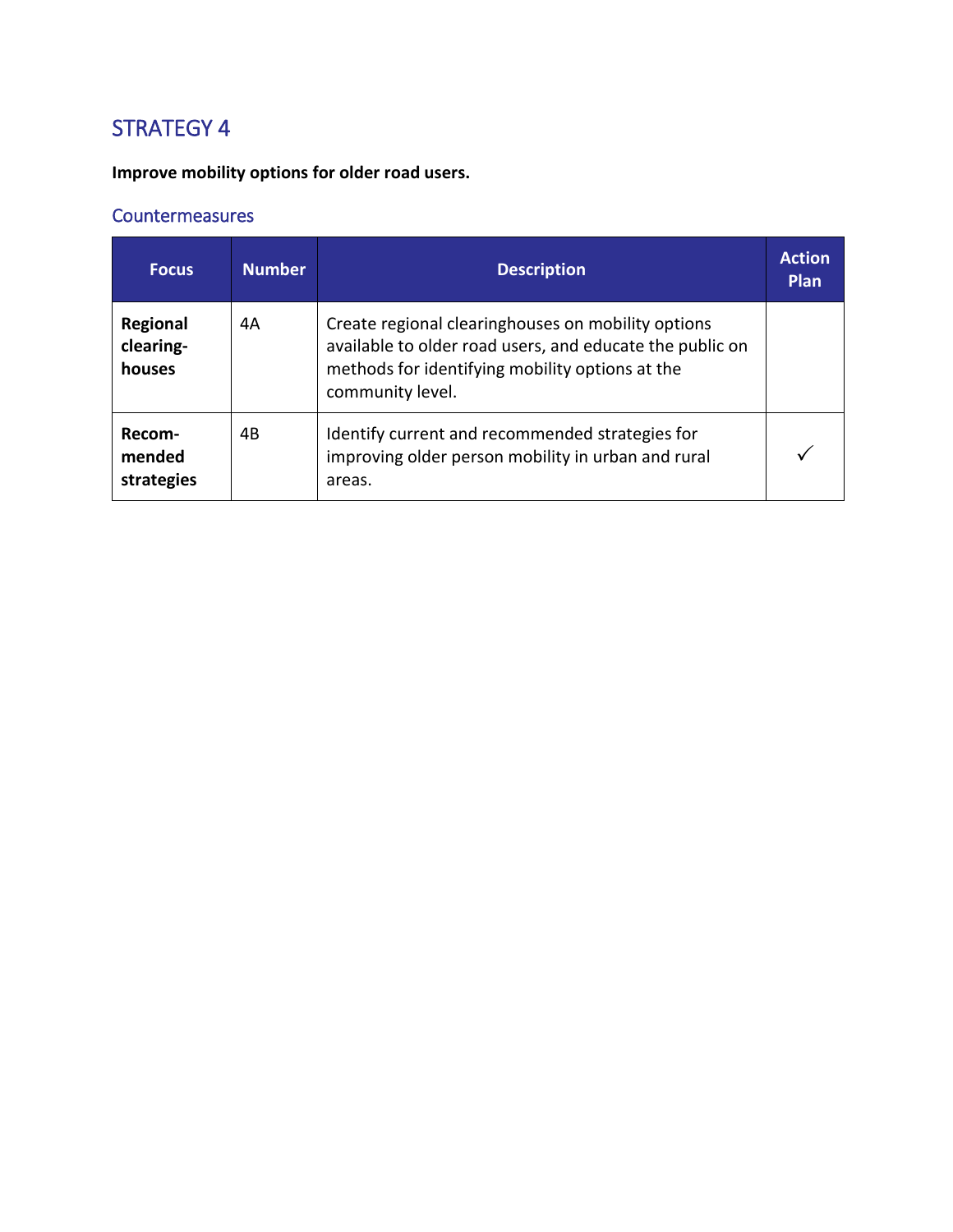### Recommended Strategies Countermeasure 4B Action Plan

**Identify current and recommended strategies for improving older person mobility in urban and rural areas.**

| <b>Element</b>                        | <b>Description</b>                                                                                                                                                                                                                                                                                                                                                                                                                                                                                                                                                                                                                                                                                                                                                                                                                                                                                                                                   |
|---------------------------------------|------------------------------------------------------------------------------------------------------------------------------------------------------------------------------------------------------------------------------------------------------------------------------------------------------------------------------------------------------------------------------------------------------------------------------------------------------------------------------------------------------------------------------------------------------------------------------------------------------------------------------------------------------------------------------------------------------------------------------------------------------------------------------------------------------------------------------------------------------------------------------------------------------------------------------------------------------|
| <b>Steps for</b><br>Implementation    | Identify current transit/transportation options for the older population: transit (urban<br>1.<br>and rural transit), taxi and network companies, volunteer networks, councils of<br>governments/MPOs (inventory and data), social services, and nonprofits serving older<br>adults.<br>Research barriers to use of transportation services by older users: cost, fear of trying<br>2.<br>something new and unfamiliar, limited availability in rural areas, physical limitations,<br>scheduling conflicts, agency coordination and/or competition, state/federal laws<br>(pertaining to funding), and geographic challenges.<br>Survey current volunteer programs; find out what does and does not work, and<br>identify steps to implementing such programs and promoting them to the public.<br>Develop and offer training on volunteer driving programs to senior centers,<br>$\bullet$<br>churches, medical facilities, AAA chapters, and MPOs. |
|                                       | Contact the Florida and California departments of transportation to identify volunteer<br>3.<br>driving programs and traditional services already in place (e.g., Drive a Senior).<br>Provide information to older road users on mobility options and overcoming barriers to<br>4.<br>use, and identify the entity and mechanism to update and keep the information<br>current.                                                                                                                                                                                                                                                                                                                                                                                                                                                                                                                                                                      |
| Participating<br><b>Organizations</b> | MPOs, medical facilities, churches, TxDOT, social service agencies, and AAA                                                                                                                                                                                                                                                                                                                                                                                                                                                                                                                                                                                                                                                                                                                                                                                                                                                                          |
| <b>Effectiveness</b>                  | $***$                                                                                                                                                                                                                                                                                                                                                                                                                                                                                                                                                                                                                                                                                                                                                                                                                                                                                                                                                |
| Cost to<br>Implement                  | \$                                                                                                                                                                                                                                                                                                                                                                                                                                                                                                                                                                                                                                                                                                                                                                                                                                                                                                                                                   |
| <b>Time to</b><br>Implement           | Medium                                                                                                                                                                                                                                                                                                                                                                                                                                                                                                                                                                                                                                                                                                                                                                                                                                                                                                                                               |
| <b>Barriers</b>                       | Cost and state or federal laws relating to funding.<br>$\bullet$<br>Fear of trying something new.<br>$\bullet$<br>Limited availability in rural areas and other geographic challenges.<br>Physical limitations.<br>Scheduling conflicts.<br>Agency coordination or competition.                                                                                                                                                                                                                                                                                                                                                                                                                                                                                                                                                                                                                                                                      |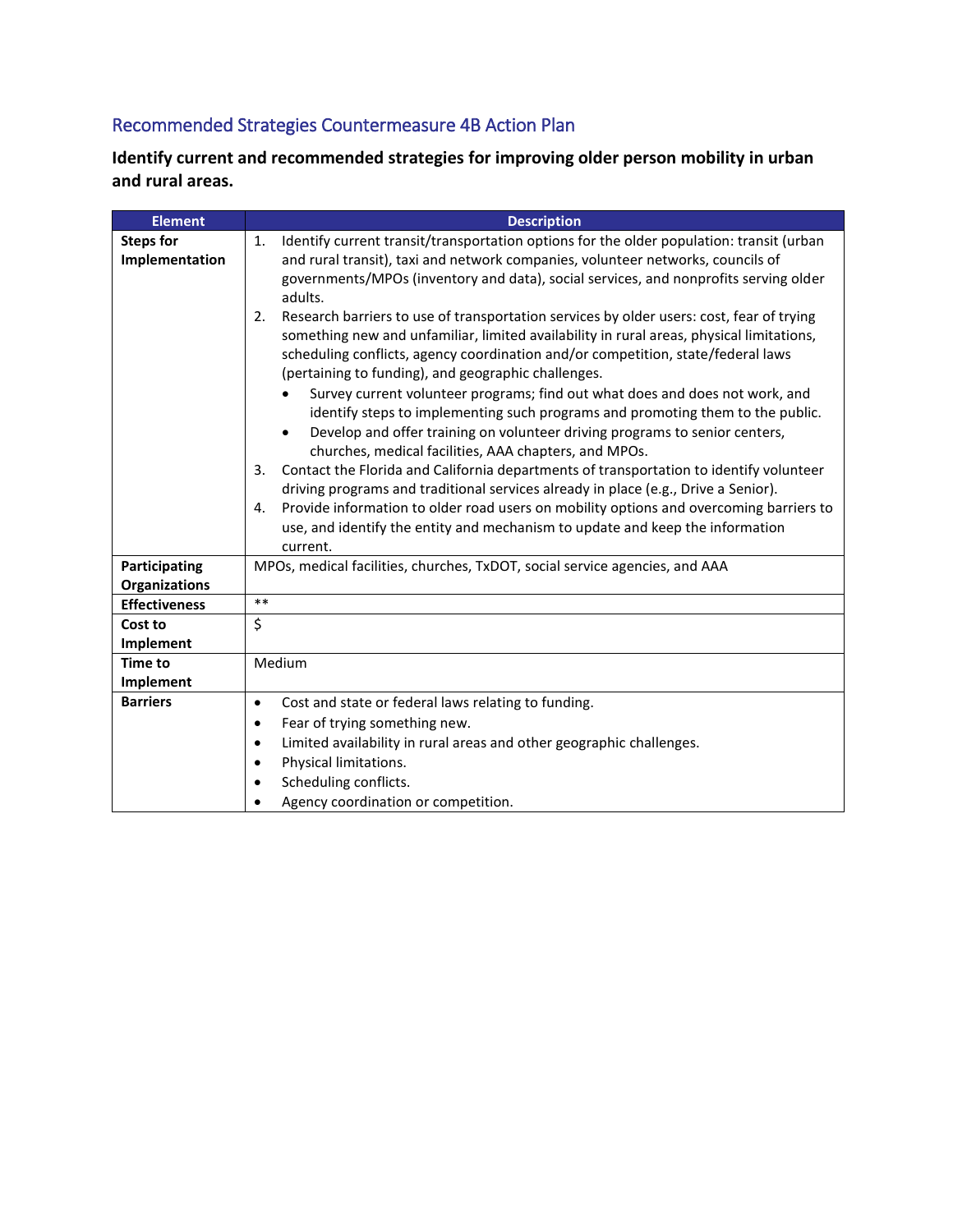**Implement methods to reduce injury severity among older road users.**

| <b>Focus</b>                  | <b>Number</b> | <b>Description</b>                                                                                                                                                                                                               | <b>Action</b><br>Plan |
|-------------------------------|---------------|----------------------------------------------------------------------------------------------------------------------------------------------------------------------------------------------------------------------------------|-----------------------|
| Safe systems<br>approach      | 5A            | Adopt a safe system (Vision Zero) approach to reduce<br>the consequences of human error.                                                                                                                                         |                       |
| <b>Education</b>              | 5B            | Educate older drivers on vehicle safety and available<br>resources. Educate medical professionals and law<br>enforcement on issues regarding aging drivers, and<br>encourage them to initiate discussions with those<br>drivers. |                       |
| Vehicle<br>safety<br>features | 5C            | Provide incentives for purchase of vehicles with<br>enhanced safety features.                                                                                                                                                    |                       |
| Safety belt<br>use            | 5D            | Determine older road users' safety belt use from TxDOT<br>surveys, and conduct a targeted campaign explaining<br>the benefits of safety belt use.                                                                                |                       |
| <b>Dealer</b><br>involvement  | 5E            | Work with the Texas Automobile Dealers Association to<br>educate older vehicle purchasers on vehicle safety<br>technologies, and provide incentives for purchasing<br>safer vehicles.                                            |                       |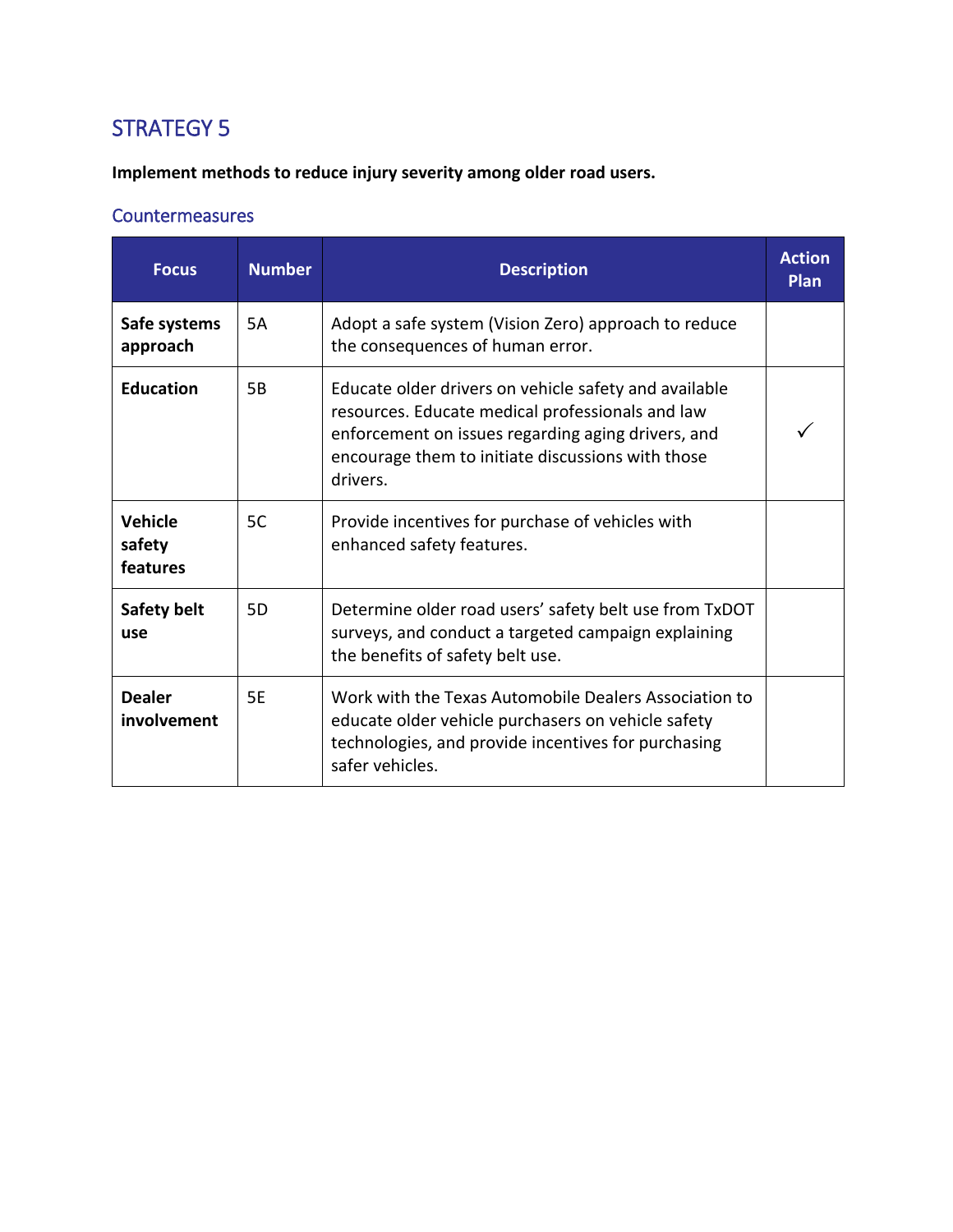#### Education Countermeasure (5B) Action Plan

**Educate older drivers on vehicle safety and available resources. Educate medical professionals and law enforcement on issues regarding aging drivers, and encourage them to initiate discussions with those drivers.**

| <b>Element</b>       | <b>Description</b>                                                                           |
|----------------------|----------------------------------------------------------------------------------------------|
| <b>Steps for</b>     | Identify resources, such as agencies and websites that educate older drivers and their<br>1. |
| Implementation       | caregivers. Create handouts and flyers about topics such as My Car Does What?; CarFit;       |
|                      | warning signs (limitations associated with age); self-assessment tools; and fact sheets      |
|                      | with statistics, common mistakes, and challenges older drivers face.                         |
|                      | Put together a packet of information (from step 1) that can be disseminated to:<br>2.        |
|                      | Dealerships and salespeople:                                                                 |
|                      | Encourage training about vehicle technology by having salespeople<br>$\circ$                 |
|                      | demonstrate it to buyers.                                                                    |
|                      | Raise awareness of vehicle characteristics that may benefit older drivers.<br>$\circ$        |
|                      | Provide CarFit training and implementation.<br>$\circ$                                       |
|                      | Provide packets for dissemination.<br>$\circ$                                                |
|                      | Develop a recognition program for those serving older drivers, such as "This<br>$\circ$      |
|                      | dealership certified on older driver vehicle education."                                     |
|                      | The medical community:<br>$\bullet$                                                          |
|                      | Identify resources for educating older road users from Florida and California<br>$\circ$     |
|                      | departments of transportation and others.                                                    |
|                      | Provide packets for dissemination.<br>$\circ$                                                |
|                      | Offer training on the resources available.<br>$\circ$                                        |
|                      | Conduct workshops at medical conferences.<br>$\circ$                                         |
|                      | Hold lunch-n-learn for medical offices.<br>$\circ$                                           |
|                      | Law enforcement:                                                                             |
|                      | Provide packets for dissemination.<br>$\circ$                                                |
|                      | Check with the National Highway Traffic Safety Administration and other states<br>$\circ$    |
|                      | to seek available resources.                                                                 |
|                      | Offer training.<br>$\circ$                                                                   |
|                      | Work with the Texas Municipal Police Association (TMPA) to develop a Texas<br>$\circ$        |
|                      | Commission on Law Enforcement credit class on older drivers.                                 |
|                      | The general public:<br>٠                                                                     |
|                      | Provide packets for dissemination to active senior communities, DMVs, tax<br>$\circ$         |
|                      | offices, car service agencies (e.g., oil change locations, insurance companies,              |
|                      | post offices, and senior centers).                                                           |
|                      | Create a system for drivers to report anonymously by sending in cards when an<br>$\circ$     |
|                      | older driver is seen making poor driving choices.                                            |
|                      | Send packets to drivers participating in the Mature Driver Program.<br>$\circ$               |
|                      | Work with DMV or DPS (Texas KidSafe Program with Baylor Scott & White<br>$\circ$             |
|                      | Health) to identify addresses.                                                               |
| Participating        | DMV, DPS, outreach organizations, TMPA, and TxDOT                                            |
| <b>Organizations</b> |                                                                                              |
| <b>Effectiveness</b> | ***                                                                                          |
| Cost to              | \$\$                                                                                         |
| Implement            |                                                                                              |
| <b>Time to</b>       | Medium                                                                                       |
| Implement            |                                                                                              |